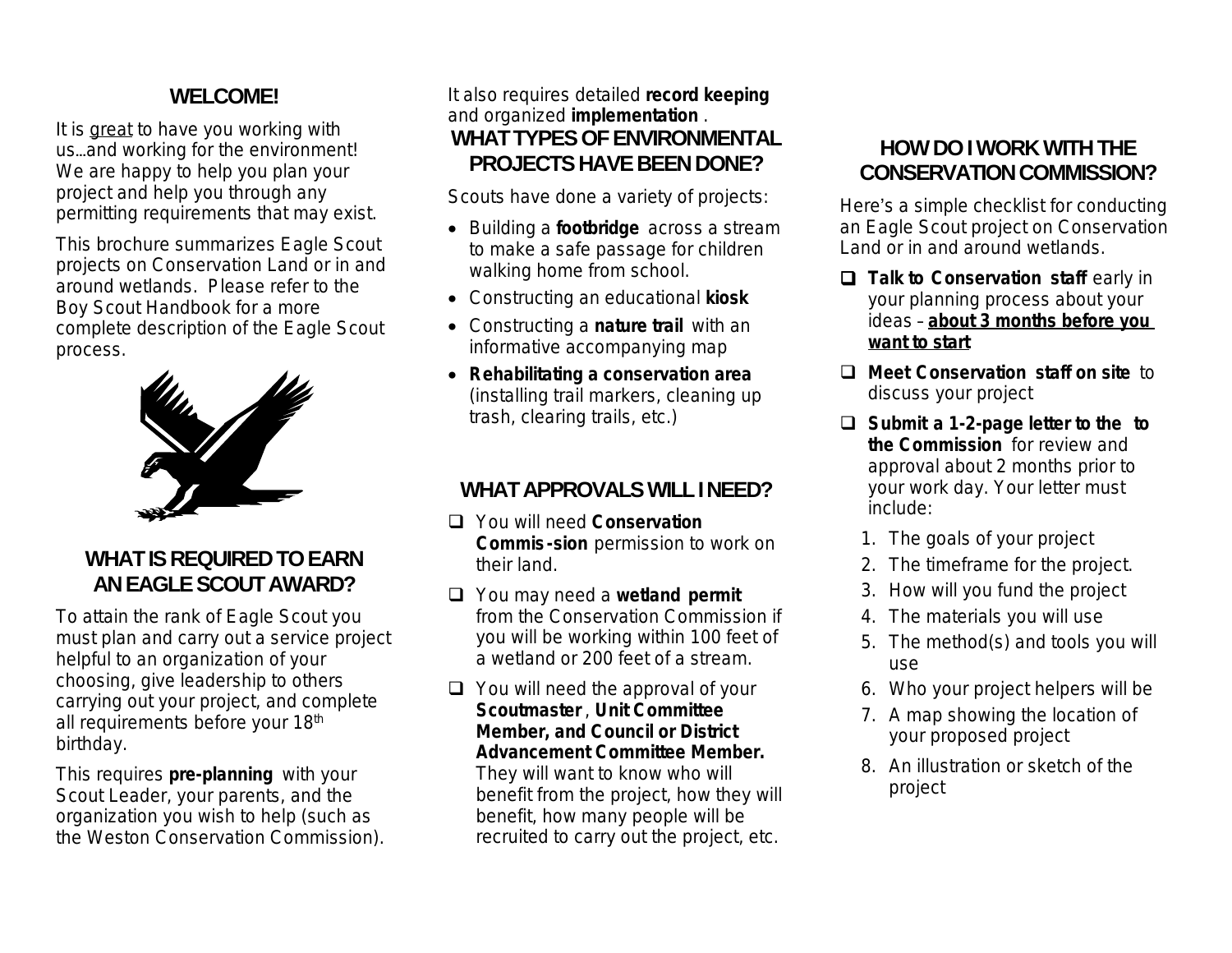**Submit a wetland permit application** if you will be working in or near wetlands (we will help).

#### **Attend the Conservation**

**Commission meeting** when you project is being discussed. (The Commission generally meets in Town Hall every other Tuesday night). At the meeting, you will present your proposal and the Commission will review your plan and ask questions. They may ask for some revisions. When they are satisfied, they will approve the project.

- **Call the Conservation office at least one week before you plan on beginning work in the field** .
- **Notify the Conservation office before undertaking any proposed changes to your plan** .

## **WHAT HAPPENS AFTER I COMPLETE MY PROJECT?**

You need to submit two follow-up reports as part of your project completion:

**The Conservation Commission** would like a short summary report of how the project went and what was accomplished.

- □ The Eagle Scout Board of Review must approve the manner in which the project was carried out and so will ask:
	- How did you demonstrate leadership of others?
	- How did you direct the project, rather than doing the work yourself?
	- How did the community benefit from the project?
	- Did the project follow the plan, or if it not, why not?

### WHAT RECORDS MUST I KEEP?

You must record the progress of your project.

- Keep track of the **time** you spent planning
- List the type and **cost** of any materials
- Include **before and after photos** to clearly illustrate your contribution.
- List the **people** and **hours** spent carrying out the project.
- If your original **plan changes** at any time, document the change and reason for it and contact the Conservation Commission.



## **THE CONSERVATION COMMISSION IS HERE TO HELP!**

The Conservation Commission is here to help you in any way we can. We are happy to answer your questions and provide you with guidance in planning your project.